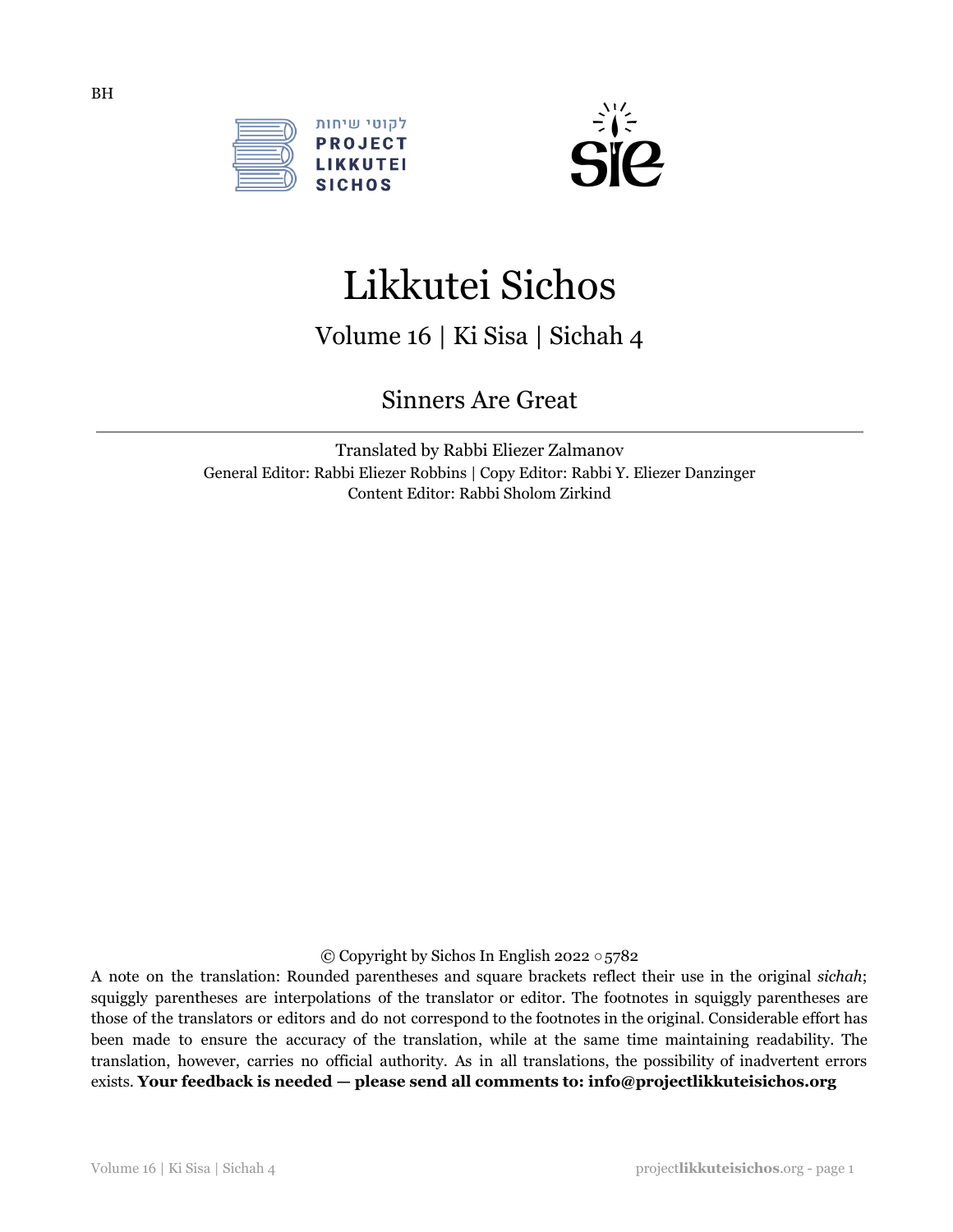#### YOUR PEOPLE

On the verse,<sup>1</sup> "Hashem spoke to Moshe: 'Go, ascend from here, you and the people whom you brought up from the land of Egypt…,'" Rashi remarks (in his second gloss on this verse): "*You and the people* — Here it does not say, '*your* people.'"

Simply put, Rashi's explanation is a thematic continuation of (the second interpretation in) the previous gloss: " *Go, ascend from here* — Corresponding to what He had told Moshe at the time of His anger, 'Go, descend,' <sup>2</sup> He said to him at the time of goodwill, ' Go, ascend.'" Subsequently, Rashi says that just as regarding Moshe when Hashem said " Go, ascend," He "remedied" that which He said earlier ("at the time of anger"), "Go, descend"  $-$  so it was regarding the Jews: Earlier, Hashem said, "(Go, descend) because your people that you have brought up from the land of Egypt became corrupt" — an expression of reproval. (As **Rashi** explains,<sup>3</sup> "*Your people became corrupt* — It does not say, '*the* people became corrupt,' but rather, '*your* people,' the mixed multitude<sup>4</sup> whom you accepted on your own initiative… became corrupt and corrupted others.") **Now**, Hashem said, "( Go, ascend from here…) you and **the people**… (and not "your people").

However, we need to clarify: In the earlier verse, where the Torah discusses the mixed multitude who "became corrupt and corrupted others," we can understand that Rashi emphasizes the Torah's nuanced wording — "*your* people" rather than "*the* people" — because until that point, we had not yet learned that only the mixed multitude were considered "your people." Subsequently, however, in our verse, the subject of which is the journey toward the land of Israel  $-$  " Go, ascend... to the land that I swore..."  $-$  "the people" clearly refers to **all** Jews. Why, then, would we assume that Scripture should

<sup>1</sup> *Shemos* 33:1.

<sup>2</sup> *Shemos* 32:7.

<sup>3</sup> *Rashi* on *Shemos* 32:7.

<sup>4</sup> {Converts who left Egypt together with the Jews.}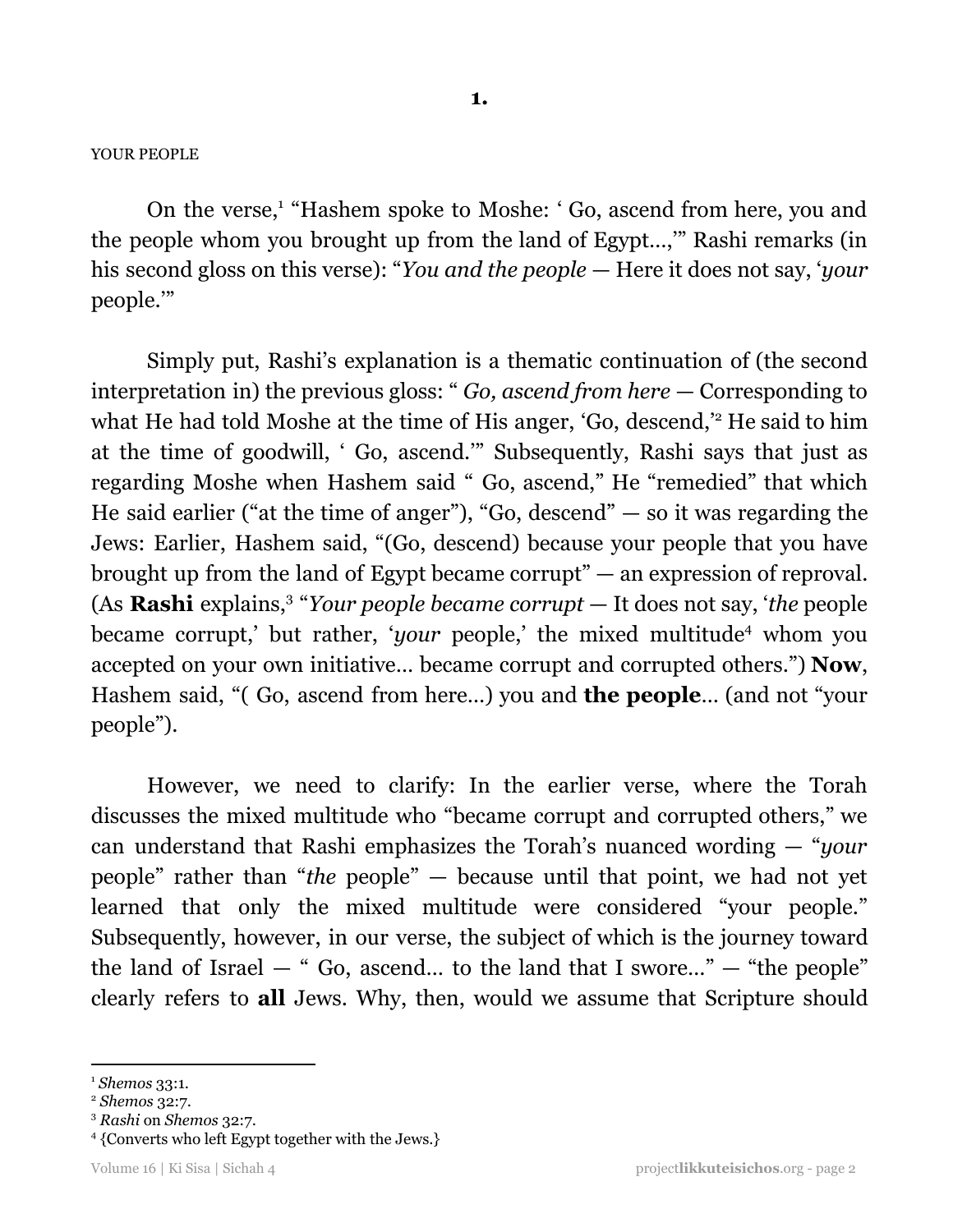have said, "your people" {i.e., the mixed multitude}, to the extent that Rashi had to explain the change ("Here it does not say, *'your* people'")?

On the other hand, if there is a reason to refer to *all* Jews (also) as "your people," and if in this context, they should specifically be referred to by **this** appellation, we would understand {why Rashi has to point out} the *novelty* {of the verse} and emphasis that "**here** it does not say, 'your people.'" {But if this were the case} Rashi should have offered this explanation (two verses) **earlier**, where it says,<sup>5</sup> "Go lead **the people** to where I have told you." This is where Rashi should have remarked, "Here it does not say, *'your* people.'"

**2.**

## MOSHE'S PEOPLE

The explanation: Rashi is addressing (another) unclear point: We can understand why the Torah needs to say here " Go, ascend from here" regarding **Moshe** ("you"), since until now the Torah does not record that the original command to "go, descend" was rescinded.

However, regarding the remainder of the Jews, "the people": Since earlier the Torah already said, "Go lead the people to where I have told you," what does the clause, " Go, ascend… to the land…" add, over what was said previously? Why was this instruction so necessary that Hashem had to make a **separate** statement — "Hashem spoke to Moshe: 'Go, ascend"? {That this verse is a separate and additional statement from the earlier one is seen by the fact that between them} there was even an interruption {in the Torah's narrative} to describe the events of "Hashem smote the people…." 6

Rashi, therefore, explains that the two verses refer to two different groups of people: "Go lead the people…" refers to descendants of Avraham, Yitzchak, and Yaakov (whereas the others, "whoever has sinned against  $Me - I$  will erase

<sup>5</sup> *Shemos* 32:34.

<sup>6</sup> *Shemos* 32:35.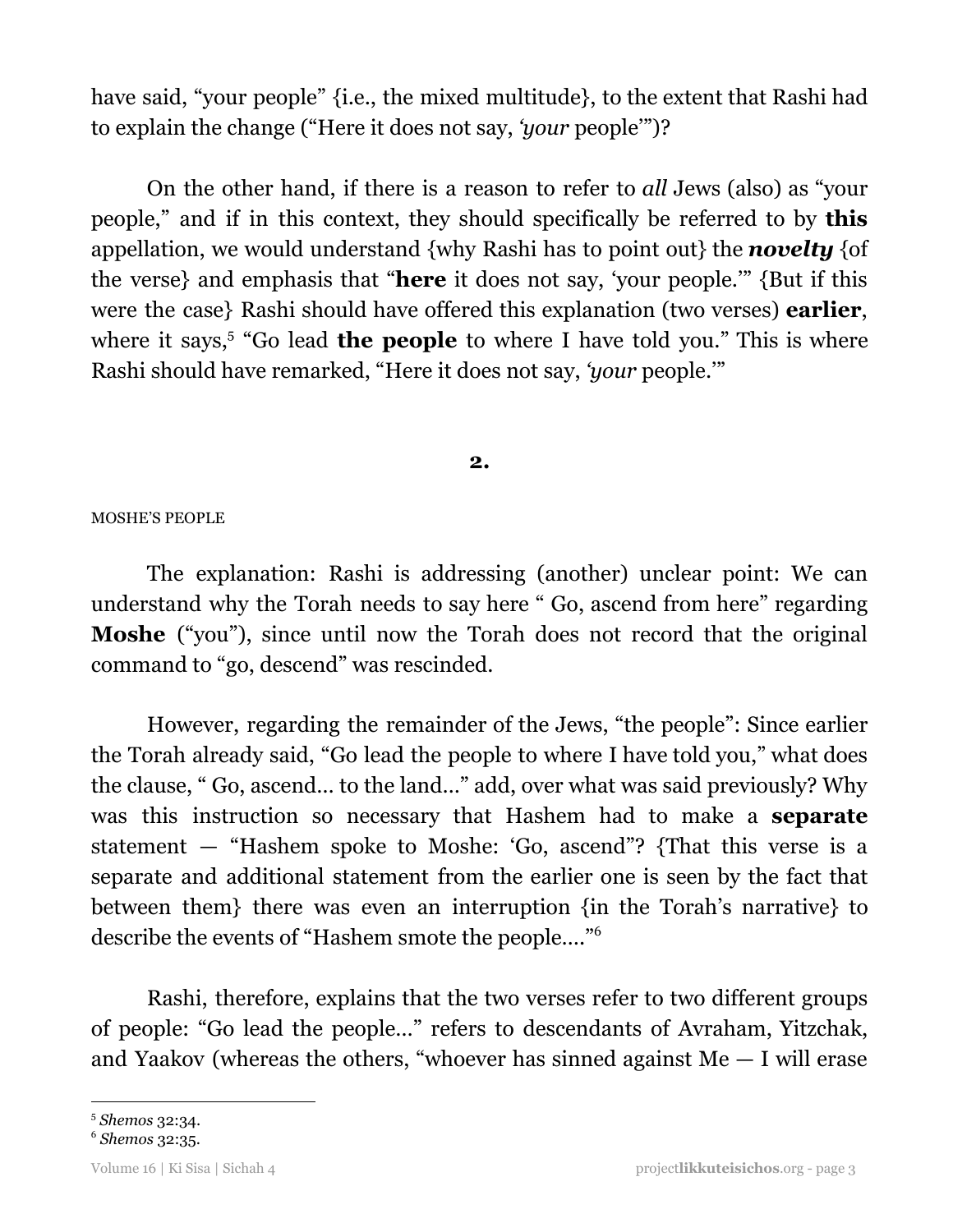him from My book").<sup>7</sup> Later, after "Hashem smote... (i.e., carried out part of their punishment) for making the {Golden} Calf," Hashem introduces something new, in a separate statement: "Go, ascend from here… and the people…." This statement refers only to the mixed multitude, who required a separate warning (and penance), as explained in Section 5.

[This also clarifies why the Torah says **here**, "The people whom **you** brought up from the land of Egypt" (that **Moshe** took out of Egypt) — similar to the wording earlier, "**Your** people that **you** have brought up from the land of Egypt became corrupt" (referring to "the mixed multitude whom you accepted on your own initiative," as mentioned above). Because here, too, the Torah refers **only** to the mixed multitude {whom Moshe took on his own initiative}.]

# **3.**

## DIFFERENT CATEGORIES

The Torah describes explicitly the difference between these two groups in relation to those that actually worshiped the Golden Calf:

Rashi had explained earlier: 8

Three death penalties were meted out {for those who worshiped the Golden Calf}: If there were witnesses and warning  $-$  {they were punished} by the sword...; witnesses without warning  $-$  through a plague...; neither witnesses nor warning  $-$  through *hydrokan*,<sup>9</sup> for the water tested them and their stomachs became distended.

When these "three death penalties" are described in the Torah, we find a conspicuous difference between them: Regarding sword, it says,<sup>10</sup> "there fell from **the people....**" Also regarding the plague, it says,<sup>11</sup> "Hashem smote the

<sup>7</sup> {*Shemos* 32:33.}

<sup>8</sup> *Rashi* on *Shemos* 32:20.

<sup>9</sup> {A disease that distends the belly (*Rashi* on *Berachos* 25a). This is similar to the death suffered by a *sotah* found guilty of adultery; see beg. sec. 4 of this *sichah*.}

<sup>10</sup> *Shemos* 32:28.

<sup>11</sup> *Shemos* 32:35.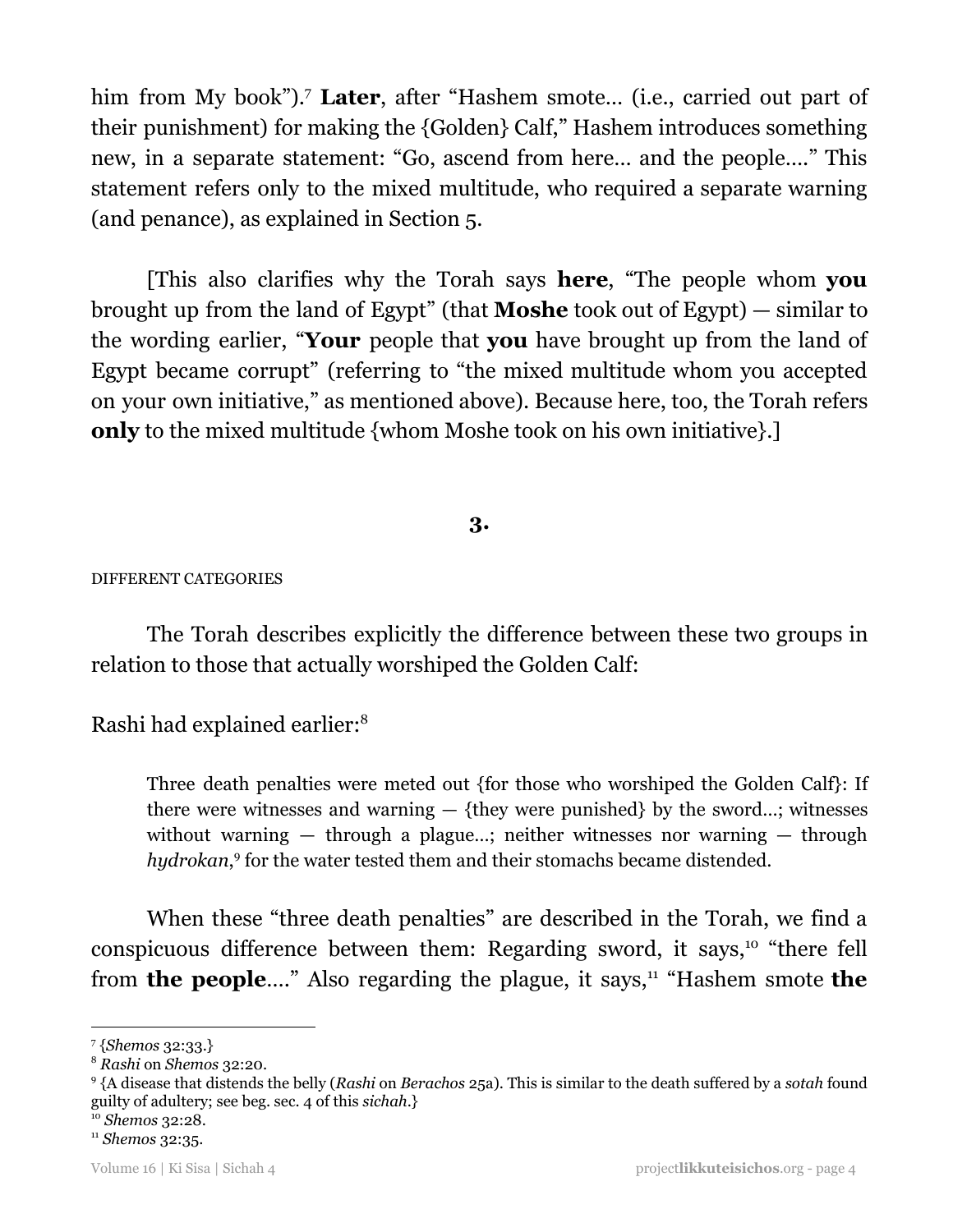**people.**" However, regarding those who "the water tested... and their stomachs" became distended," it says,<sup>12</sup> "He gave the **Children of Israel** to drink."

The **obvious** difference between "the people" and "the Children of Israel" is that "the people" includes the entire nation, including converts, etc., whereas "the Children of Israel" (when it appears in contrast to "the people") means {specifically} descendants of Avraham, Yitzchak, and Yaakov. This difference is also highlighted in the verse regarding the exodus from Egypt:<sup>13</sup> "The **Children of Israel** traveled… about six hundred thousand on foot, the men…. And **also** a **mixed multitude** went up with them." This implies that the mixed multitude was not included in the tally of the (six hundred thousand)<sup>14</sup> Children of Israel.

This introduces a great novelty: Since the Torah says that "He gave the **Children of Israel** to drink," this means that the mixed multitude were **not** given to drink. Accordingly, we must say that those of mixed multitude who had worshiped the Golden Calf without witnesses and warning remained alive.

And the Divine decree {proclaimed also on the mixed multitude as implied by Hashem's earlier statement}, "I will erase him from My book," was not {actualized immediately in a manner of} "to destroy them all at once."<sup>15</sup> Rather, "on the day I make an accounting, I will bring it to account,"<sup>16</sup> similar to how the decree was carried out on the rest of the Jewish people.<sup>17</sup> This is because Moshe also interceded with Hashem on behalf of the mixed multitude, and Hashem replied, "I have listened **to you**." 18

<sup>15</sup> {Rashi on *Shemos* 32:34.}

<sup>12</sup> *Shemos* 32:20.

<sup>13</sup> *Shemos* 12:37-38.

<sup>14</sup> This is also proved by the censuses in *parshas Bamidbar* and *parshas Pinchas*, in which only the members of the tribes were enumerated.

<sup>16</sup> {*Shemos* 32:34.}

<sup>&</sup>lt;sup>18</sup> {*Rashi* ibid. Seemingly, the Rebbe is highlighting "to you" to imply that Hashem granted everything that Moshe requested: Not only his prayer regarding the Jews (descendants of Avrahom, Yitzchak and Yaakov) but also regarding the mixed multitude.} <sup>17</sup> {Meaning, the Jewish people were not punished out all at once, but little by little, over time. Similarly, the Rebbe is saying that also the punishment decreed upon the mixed multitude was also not meted out all at once.}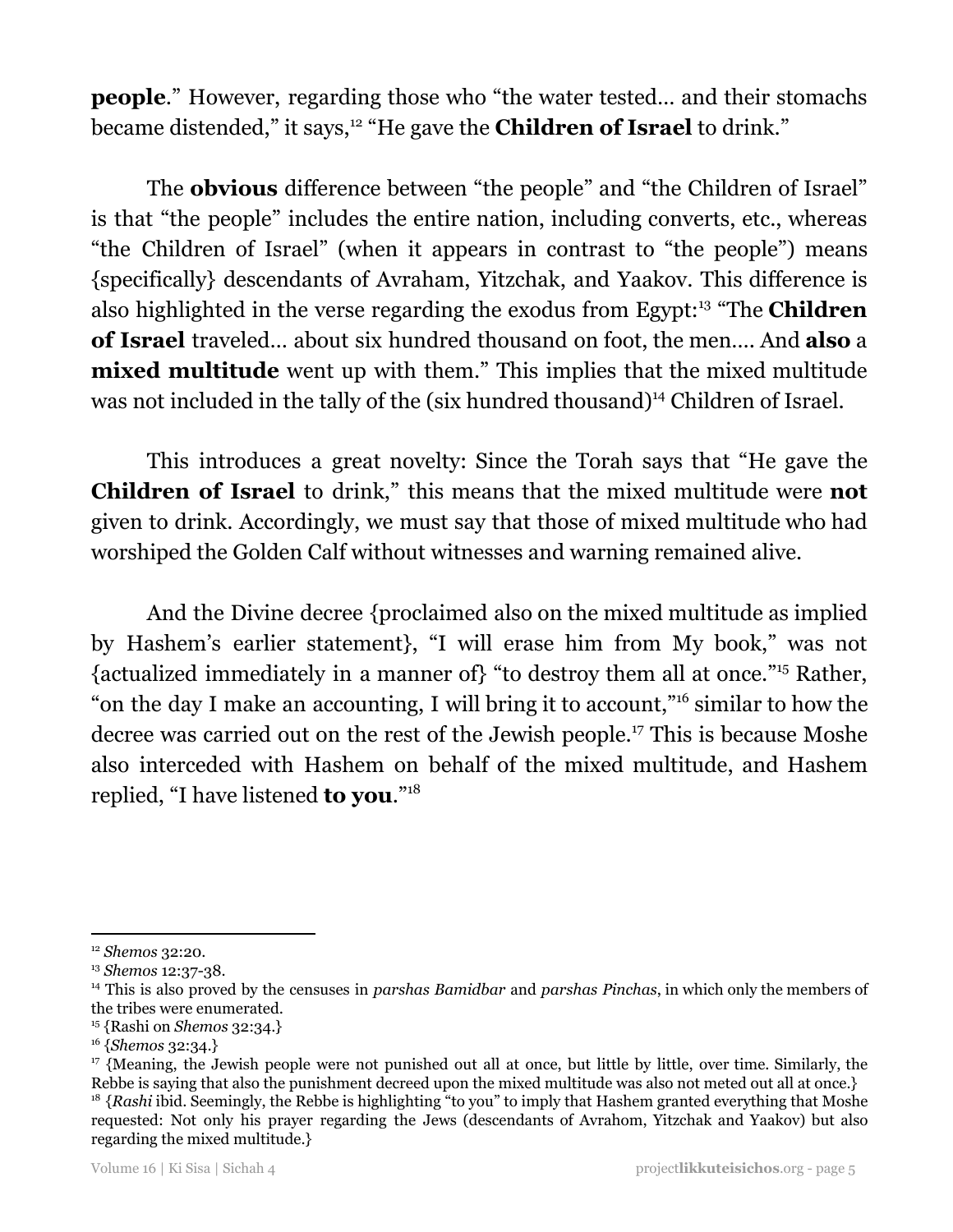## NOT EVERYONE WAS TESTED

Why, indeed, was the mixed multitude not given to drink? Rashi explains this in his gloss on the clause, "He gave the Children of Israel to drink," and in his commentary further in the *parshah*:

On the clause, "He gave the Children of Israel to drink," Rashi says: "He intended to test them like **sotahs**."<sup>19</sup> How does the comparison to "sotahs" fit here? This is understood based on Rashi's commentary further in the *parshah*. On the clause, "Hew for yourself,"<sup>20</sup> Rashi says:

This is analogous to a king who… left his betrothed with the maidservants {and as a result of the immoral behavior of the maidservants, his betrothed acquired a bad reputation}…. Likewise, the king {in the parable} represents Hashem; the maidservants, the *mixed multitude*; the bridesman, Moshe; and the betrothed of Hashem is Israel.

In other words, the sin of the Golden Calf is similar to the debasement of a **betrothed woman**, and thus, "He intended to test them **as** *sotahs*."

This **clearly** explains why the mixed multitude was not given to drink since "**the maidservants represent the mixed multitude**," i.e., they are **not** "the betrothed of Hashem," so there is no point "to test them **as** *sotahs***.**" 21

<sup>&</sup>lt;sup>19</sup> {A married women suspected of adultery.}

<sup>20</sup> *Shemos* 34:1.

<sup>&</sup>lt;sup>21</sup> {A woman who is unmarried is not subject to this test to prove her chasity. Accordingly, only the Children of Israel were tested, since the Jews were betrothed to Hashem, unlike the mixed multitude who are merely compared to *maidservants*.}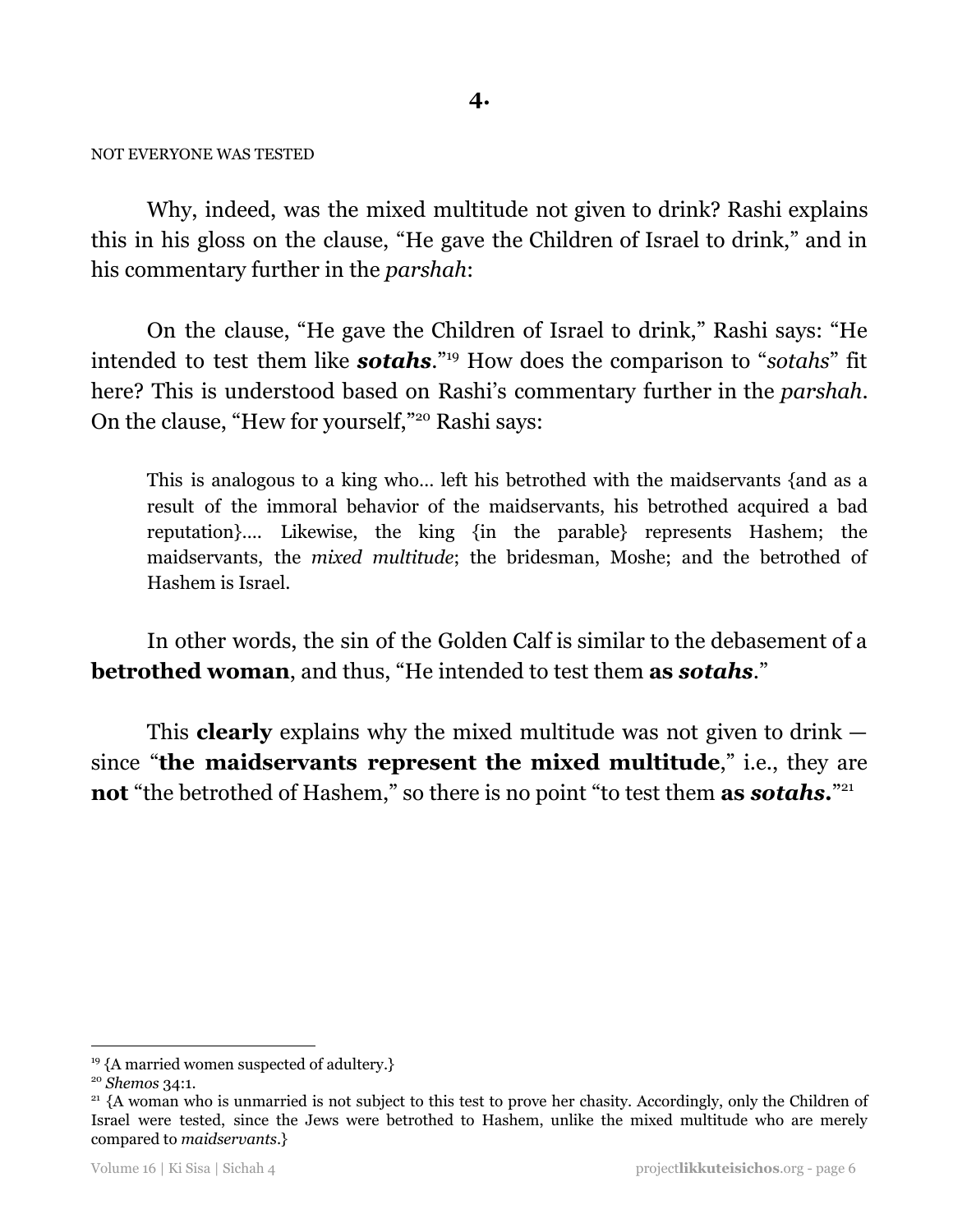#### **5.**

#### ELEVATING THE MIXED MULTITUDE

Based on all the above, we understand the additional novelty introduced by the verse, "Go, ascend… and the people…," over the verse "go lead the people…":

"Go lead the people…" refers to the Jews who did **not** worship the Golden Calf [since those from among the Jews who had worshiped the Calf were punished by the above-mentioned three death penalties]. Their sin was that they did not protest (or do something similar).

On the other hand, in the verse "go, ascend…," Hashem informs Moshe of something new — that even the members of the mixed multitude who *did* **sin** with the Golden Calf [and remained alive due to there being no witnesses and warning] are **included** in the directive to "go…." Moreover, "go, **ascend**…" implies that they (also) will be **elevated**.

How did their elevation manifest itself? To address this, Rashi says, "Here it does **not** say, 'your people'": They had repented for their transgression, and therefore, they could now be referred to (not as "*your* people," but by a more elevated title) as "the people."

## **6.**

#### ONLY MOSHE AND THE MIXED MULTITUDE

On this basis, we can also clarify why specifically here the Torah emphasizes and adds (to the earlier verse, "go lead the people to where I have told you"): "Go, ascend **from here**, you and the people…." Seemingly, the correct wording would have been, "go, ascend, you and the people…."

The emphasis here is that the ascent must be "**from here**" — away from (and {to a place spiritually} loftier than) the sin of the Golden Calf [both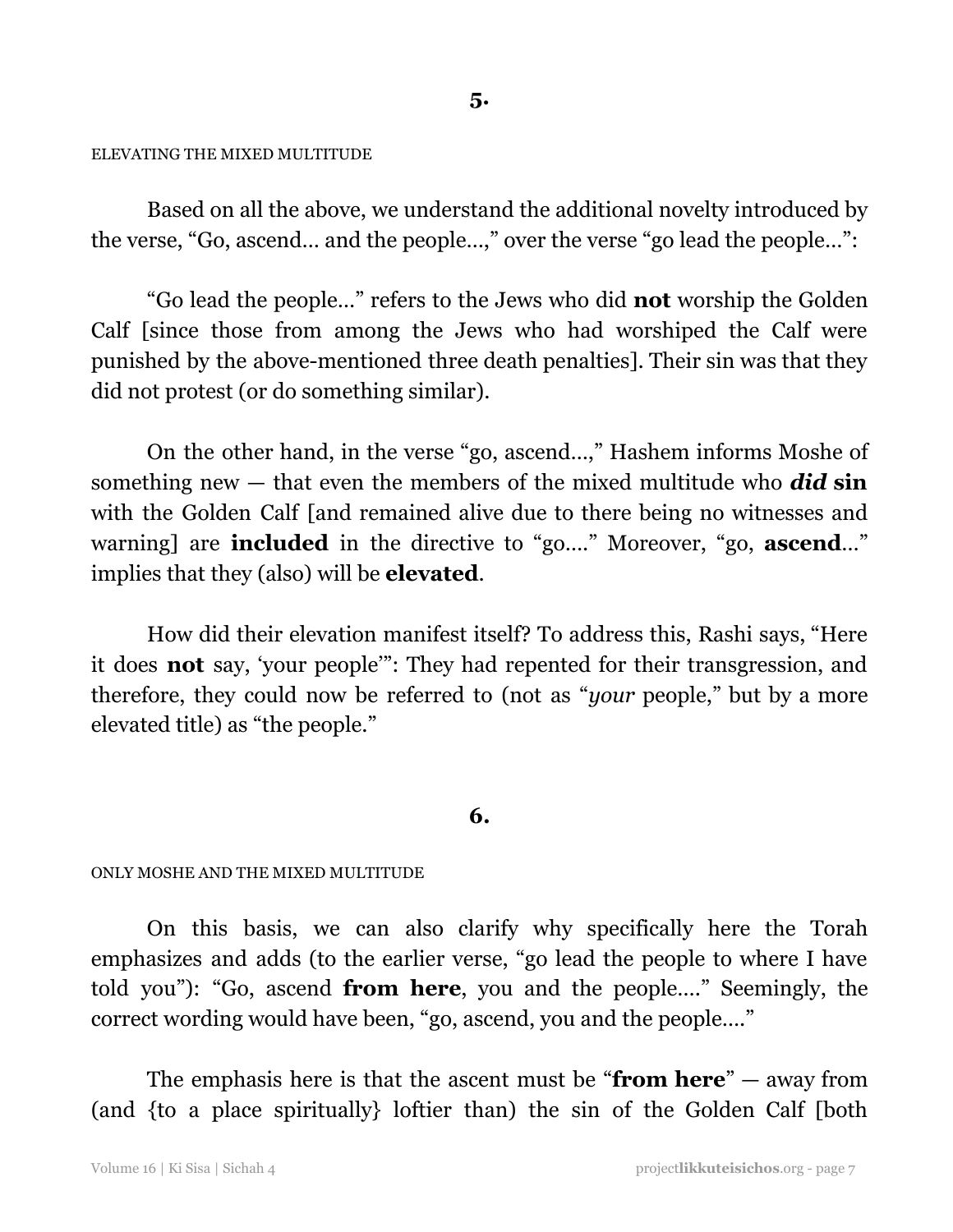regarding Moshe  $\{\text{``you''}\}^{22} - I$  gave you this high position only for their sake,"<sup>23</sup> and regarding {"the people"} the mixed multitude, who had worshiped the Golden Calf].

Conversely, the other Jews (about whom the Torah says, "go lead the people…) who did **not** worship the Golden Calf did not need to be instructed to "go… **from here**" (from the sin of the Golden Calf).

## **7.**

## MADE ETERNAL BY MOSHE

At the end of the day, however, this is still not completely clear: How is it possible that specifically the mixed multitude, who were the primary transgressors and worshipers of the Calf ("they became corrupt and corrupted others"): a) were not all punished by death; and, b) that Hashem says regarding them, (not just "lead," but) "**ascend**"?

We may explain this by prefacing with a teaching of our Sages:<sup>24</sup> the *Mishkan* is eternal because Moshe's deeds are eternal. True, the gold and silver, etc., {for the *Mishkan*} were contributed by all the Jews, and the construction of the *Mishkan* and its utensils was accomplished by Betzalel, etc., and not by Moshe<sup>25</sup>. The erection of the *Mishkan*, however, was carried out by Moshe<sup>26</sup> (and Moshe explained how to make the *Mishkan* — "as you will have been shown on the mountain<sup>"27</sup>) {thus making the *Mishkan* eternal}. How much more so {should the conversion of the mixed multitude have been eternal} — "the mixed multitude whom on your own initiative, you accepted and **converted them**,"

<sup>&</sup>lt;sup>22</sup> {who originally experienced a spiritual decline due to the sin of the Golden Calf, as Hashem told him, "Descend from your high position."}}

<sup>23</sup> Rashi on *Shemos* 32:7.

<sup>24</sup> *Sotah* 9a.

<sup>25</sup> *Rashi* on *Shemos* 39:33.

*<sup>26</sup>* {*Shemos* 40:18 ff.}

<sup>27</sup> *Shemos* 26:30.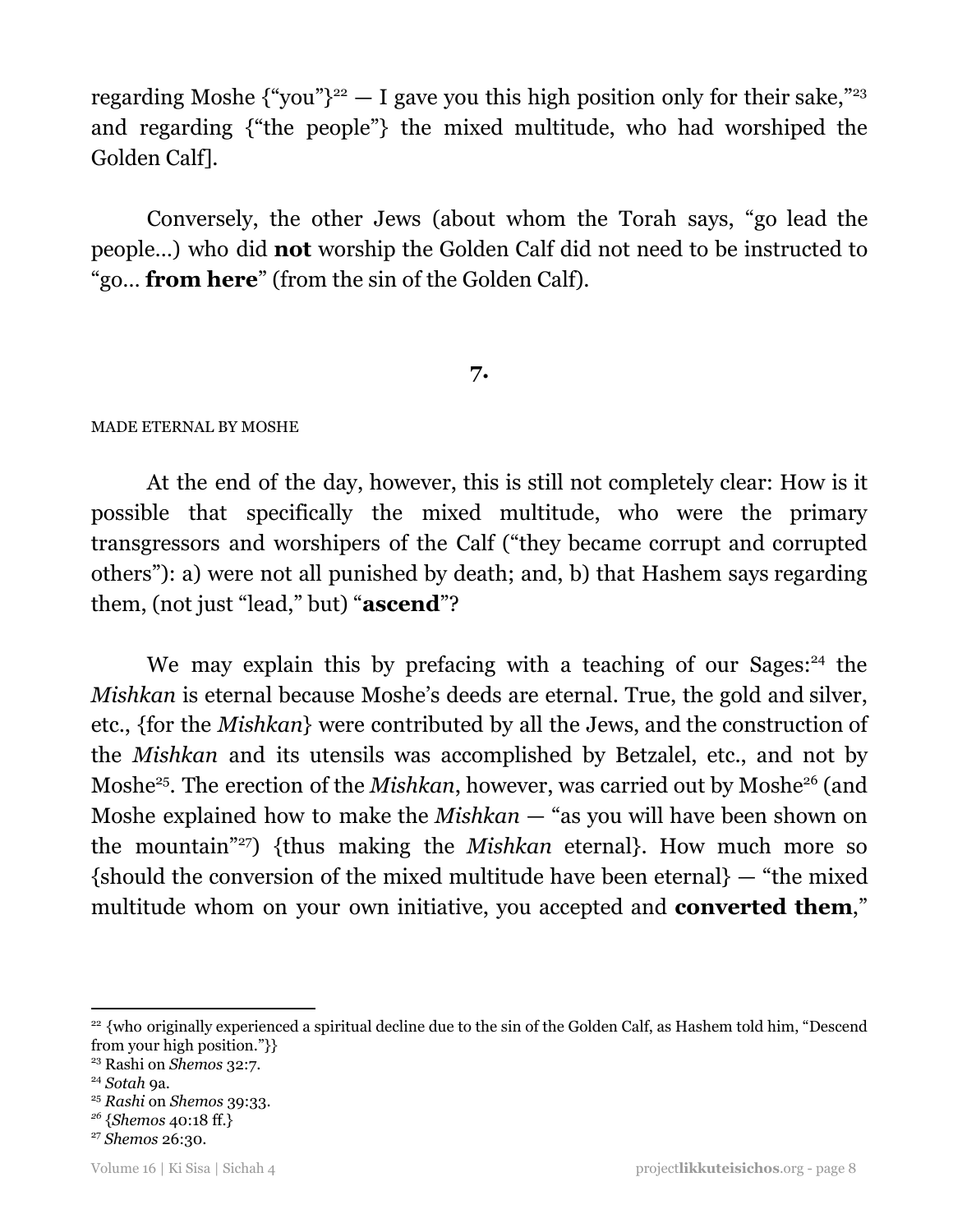placing them {in the same category as the converts made by Avraham, concerning whom it says} "the souls that **he made**." 28

**8.**

### ROYAL DECREE TO SIN

A deeper explanation is the following: The complete rectification of the sin of the Golden Calf is expressed through the fact that the mixed multitude was [not **destroyed**, but] rectified and **elevated**, as we will explain.

We will understand this by prefacing with a teaching of our Sages regarding the sin of the Golden Calf:<sup>29</sup> "The Jewish people were not deserving of  $\{involvement in\}$  that incident"; the sin of the Golden Calf<sup>30</sup> "was a Royal decree... in order to pave the way<sup>31</sup> for a penitent."<sup>32</sup>

The deeper meaning of this teaching is known<sup>33</sup>: The objective "to pave the way for a penitent" did not only apply just to **future** *baalei teshuvah*, but (also) to the Jews of **that** time, so that they should reach the level of *baalei teshuvah.* Teshuvah is not an *avodah*<sup>34</sup> that a person can select {to fulfill} in advance. In fact, "someone who says I will sin and I will repent is not given an opportunity to repent."<sup>35</sup> Rather, after a person falters {and sins}, he is provided an opportunity in which he can and must do *teshuvah*.

At the same time, the *avodah* of *teshuvah* possesses a great advantage over the *avodah* of *tzaddikim*,<sup>36</sup> as our Sages put it,<sup>37</sup> "In the place where a *baal teshuvah* stands, even a complete *tzaddik* cannot."

<sup>28</sup> *Rashi* on *Bereishis* 12:5.

<sup>29</sup> *Avodah Zarah* 4b.

<sup>30</sup> Rashi on *Avodah Zarah* 4b, s.v. "*lo asu*."

 $31$  {Lit., "create an opening," or open an avenue.}

<sup>&</sup>lt;sup>32</sup> {In the Hebrew original, *"baal teshuvah*"; lit., "a master of return." This refers to an individual who has sinned in the past, has regretted his behavior, and turned himself around, resolving never to repeat his sins.}

<sup>33</sup> See also *Likkutei Sichos*, vol. 9, p. 240 and fn. 28.

<sup>34</sup> {Divine service.}

<sup>35</sup> *Mishnah Yoma* 8:9.

<sup>&</sup>lt;sup>36</sup> {The righteous, who have not sinned.}

*<sup>37</sup> Mishneh Torah*, "*Hilchos Teshuvah*," ch. 7, par. 4 — based on the opinion of Rav Avahu in *Berachos* 34b.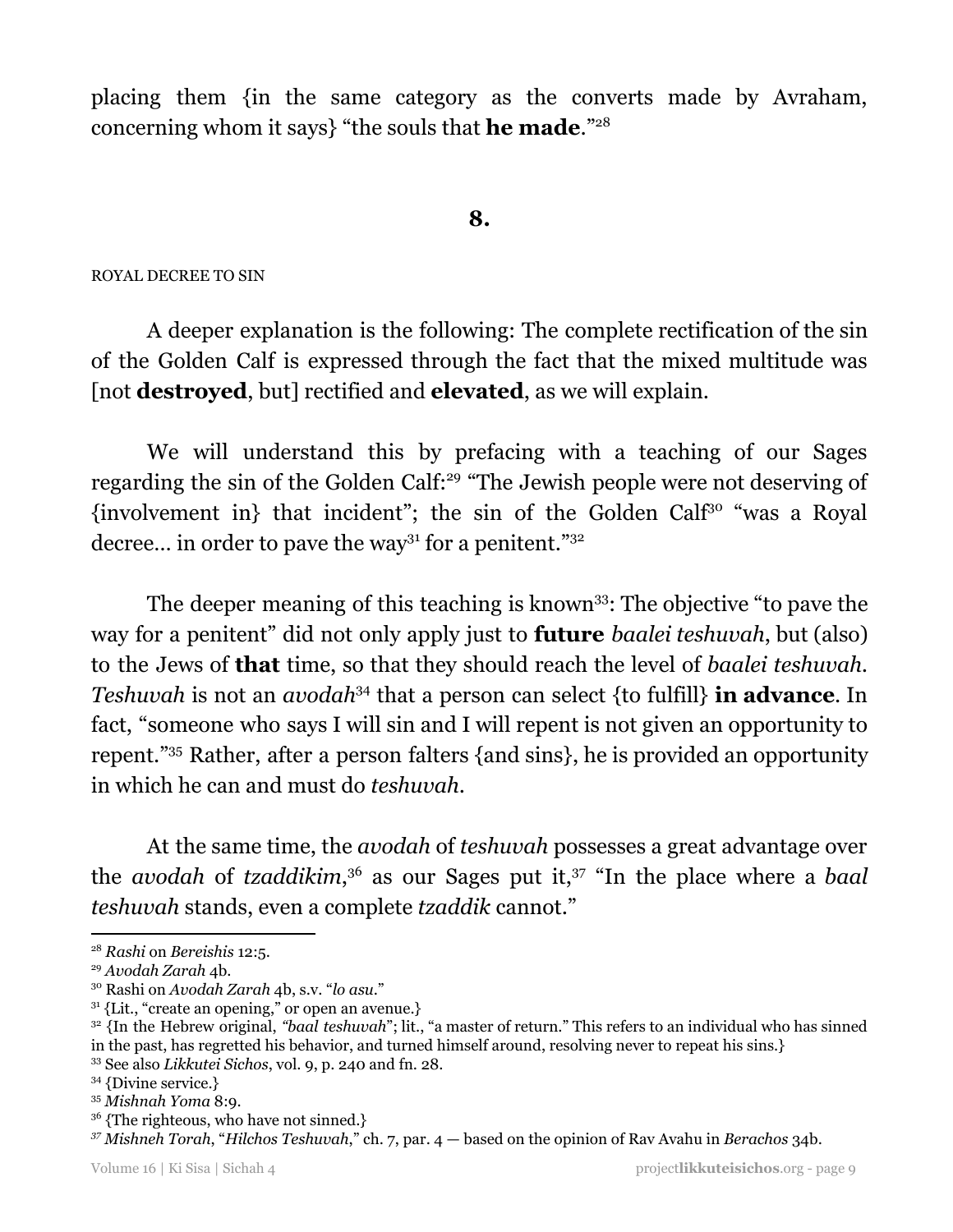Hence, in order for (also) the Jews who lived at the time of the Giving of the Torah to be able to reach the level of *teshuvah —* who on their own would not be able to attain this type of *avodah* (since "they controlled their evil inclination") $3^8$  — there had to be a "Royal decree," allowing the evil inclination to temporarily control them. This enabled the Jews to attain the elevation of *teshuvah*.

## **9.**

## SINNER'S ADVANTAGE

Among the advantages of the *avodah* of *teshuvah* over the *avodah* of *tzaddikim* is that the holy sparks submerged in the three totally impure *kelipos 39* can be elevated only through *teshuvah*:

An upstanding person — a *tzaddik* — can elevate the holy sparks that are within the realm of that which is permissible and allowable {by utilizing worldly goods for Divinely oriented purposes}. In contrast, the forbidden must be **pushed away** (a person cannot transform the forbidden into something holy).

A *baal teshuvah*, on the other hand, through his complete *teshuvah*, can transform his intentional sins into **merits**.<sup>40</sup> Meaning, not only does he **neutralize** the bad, but even more so — he **elevates** the sparks of holiness that were {entrapped} within his intentional sins to the extent that they are transformed into merits (and subsumed in holiness).

<sup>38</sup> Rashi on *Avodah Zarah* 4b, loc. cit.

<sup>&</sup>lt;sup>39</sup> {Kelipah, lit., "a shell" or "a peel," refers to anything that conceals, and thus opposes G-dliness, just as a shell or a peel conceals the fruit within. *Kelipah* is often used to refer to evil or impurity. Kabbalah delineates two distinct types of kelipah: *Kelipas nogah* — literally *kelipah* that is translucent, and so can be illuminated; and the *shalosh kelipos hatmeios* — "three totally impure *kelipos*." *Kelipas nogah* can be uplifted and refined, while conventionally, the only form of reformation or redemption for the three impure *kelipos* is their destruction. Yet, as explained in this *sichah,* through *teshuvah*, one can even elevate the G-dly sparks which were entrapped in the *shalosh kelipos hatmeios* as a result of his sins.}

<sup>40</sup> *Yoma* 86b.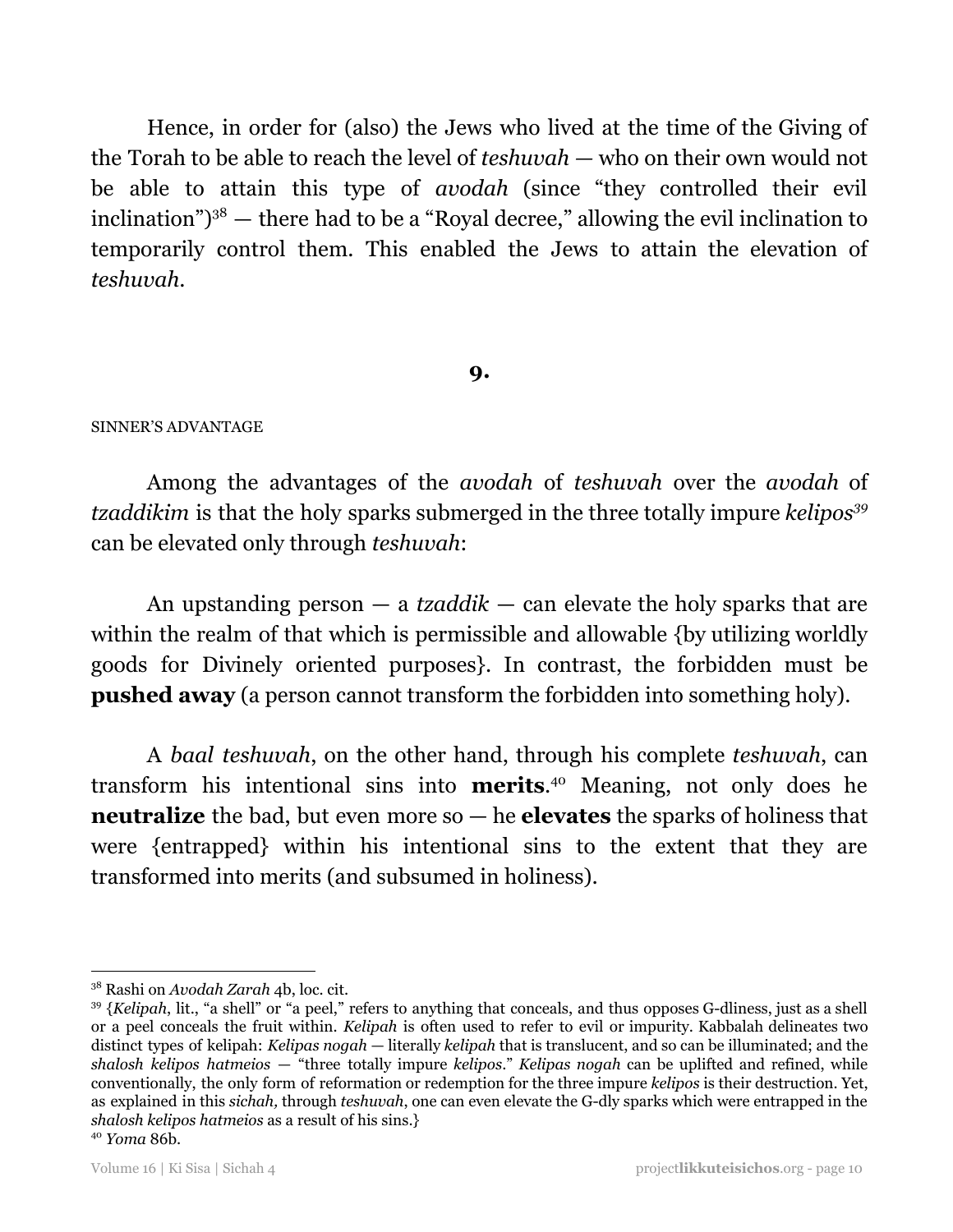### ELEVATING THE SPARKS

The above-mentioned difference between a *tzaddik* and a *baal teshuvah* that only a *baal teshuvah* can elevate the sparks trapped within the three totally impure *kelipos* — is not only a consequence of a *tzaddik* having no intentional sins. Rather, it is also a consequence of the fundamental difference between the divine service of *tzaddikim* and of *baalei teshuvah*.

To explain: From the perspective of Hashem's true unity, it is impossible to say that anything exists outside of this unity. As our Sages say, $41$  "There is nothing else aside from Him'...,<sup>42</sup> even sorcery... which contradicts the Heavenly court...."<sup>43</sup> However, within this framework  $-$  within {the manner how they are subsumed in} Hashem's unity — there are two aspects:

a) Evil does not contradict Hashem's unity, since it has no {real} existence; it is simply the "absence" {of good and G-dliness.} This {reality} becomes evident by actively shunning anything associated with evil.<sup>44</sup>

b) The holy spark that vitalizes an evil entity becomes openly united with G-dliness, despite previously being "so distant and darkened to the point that it seems to be evil."<sup>45</sup> Because the purpose and ultimate objective of the creation of evil [which is the spark of holiness within it] is that the evil is transformed into good and **elevated** to holiness. This is achieved through the *avodah* of *teshuvah*, when "intentional sins become merits" — the spark is **elevated** to holiness.

<sup>41</sup> *Chulin* 7b.

<sup>42</sup> {*Devarim* 4:35.}

<sup>43</sup> {Implying that even sorcery, a lowly form of idolatry, is also part of Hashem's unity.}

<sup>44</sup> {In *Toras Sholom, Sefer Hasichos*, p. 134ff, the Rebbe Rashab explains that the source of *kelipah* (evil) is the fact that Hashem does *not* desire them (the "absence" of Hashem's will). Therefore, their existence is merely the absence of good. This is illustrated by the concept of a *nisayon* (test), when a person encounters obstacles to his observance of Torah and *mitzvos*, tests which seem very real and overwhelming. However, when a person makes a steadfast resolution to observe the *mitzvah* no matter what, then these obstacles vanish. This phenomenon highlights how the *kelipos* (which were behind this obstacle) possess no inherent existence.}

<sup>45</sup> *Hemshech 5672*, ch. 374; *Sefer HaMaamarim 5670*, p. 103; *Maamar Vayigdelu Hane'arim 5665*.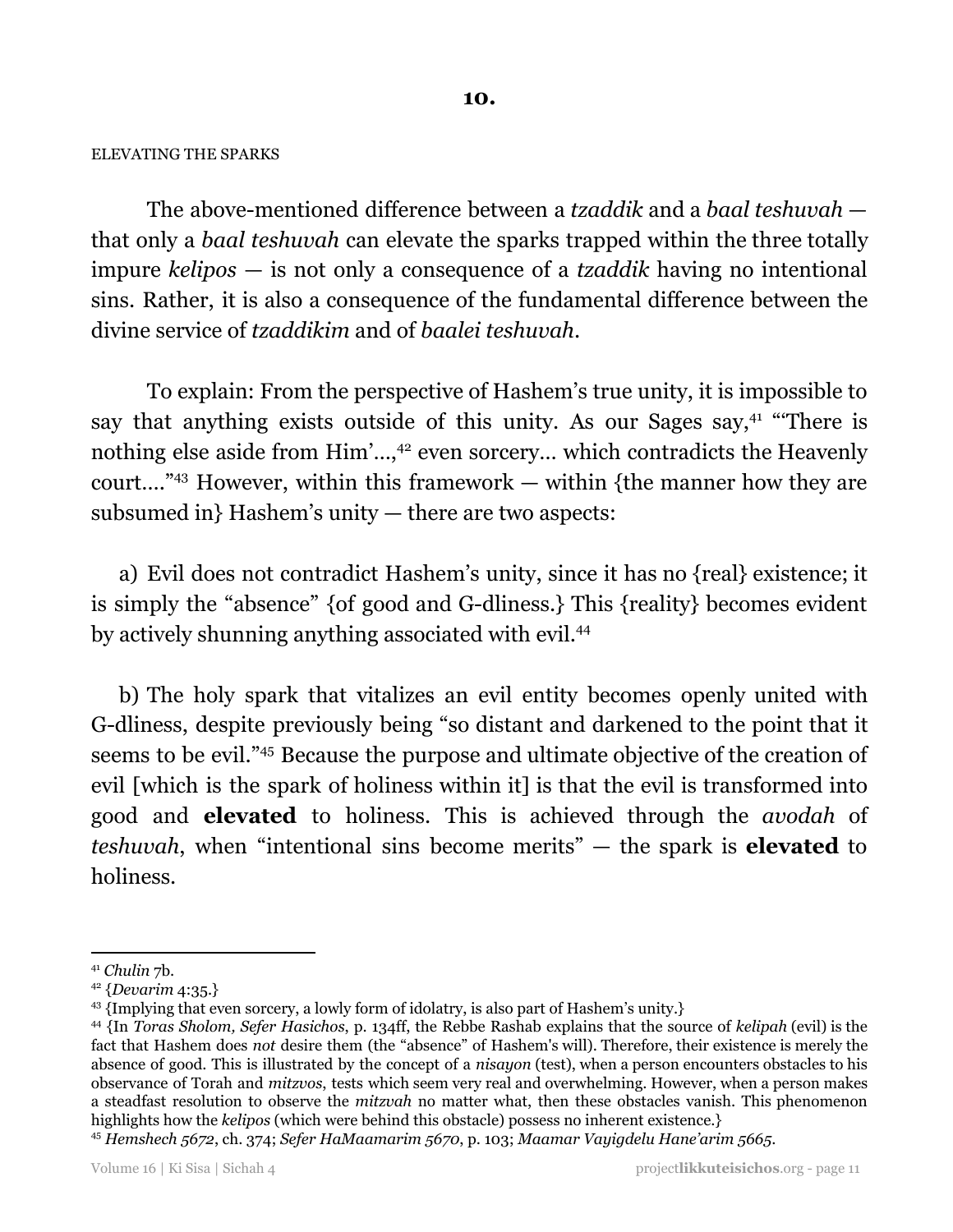THE PURPOSE OF EVIL

Generally, this is the difference between Hashem's unity from the perspective of G-dliness, and Hashem's unity as revealed in the world: 46

From the perspective of Hashem's unity revealed in the world — that the world **as it is** is unified with G-dliness — since the function of evil, from the world's perspective, is to oppose G-dliness, Hashem's unity is revealed by rejecting evil. This brings to light how evil is really a non-existence.

From the perspective of G-diness, however, any object's true existence is only its inwardness and purpose — the Divine spark and the word of Hashem that vitalizes it. Thus, from the perspective of "the word of Hashem" that enlivens evil, so to speak, all that is sensed is that the existence of evil is its sublimation (through *teshuvah*) to holiness.

## **12.**

#### A MATTER OF PERSPECTIVE

This is the difference between the *avodah* of *tzaddikim* and of *teshuvah*:

The *avodah* of *tzaddikim* is conducted by drawing from Above to below 47 — diffusing G-dliness **into** the world. The same applies to {how *tzaddikim* relate to} evil — they reveal Hashem's unity in evil as it is from the **world**'s perspective ({and from the perspective of the} "world, עולם} "etymologically related to העלם, meaning "concealment"} — {the existence of evil is to} conceal and **oppose** G-dliness). This {unity of G-dliness in evil} is achieved by **rejecting** evil, as discussed above.

<sup>47</sup> See *Maamar* "*Tikku 5661*"; et al.  $46$  Regarding the subsequent explanation, note the distinction between the two modes of Hashem's unity  $-$ *Hashem echad* top down and *Hashem echad* bottom up — in *Toras Shalom*, p. 49 ff.; p. 184 ff.; et al.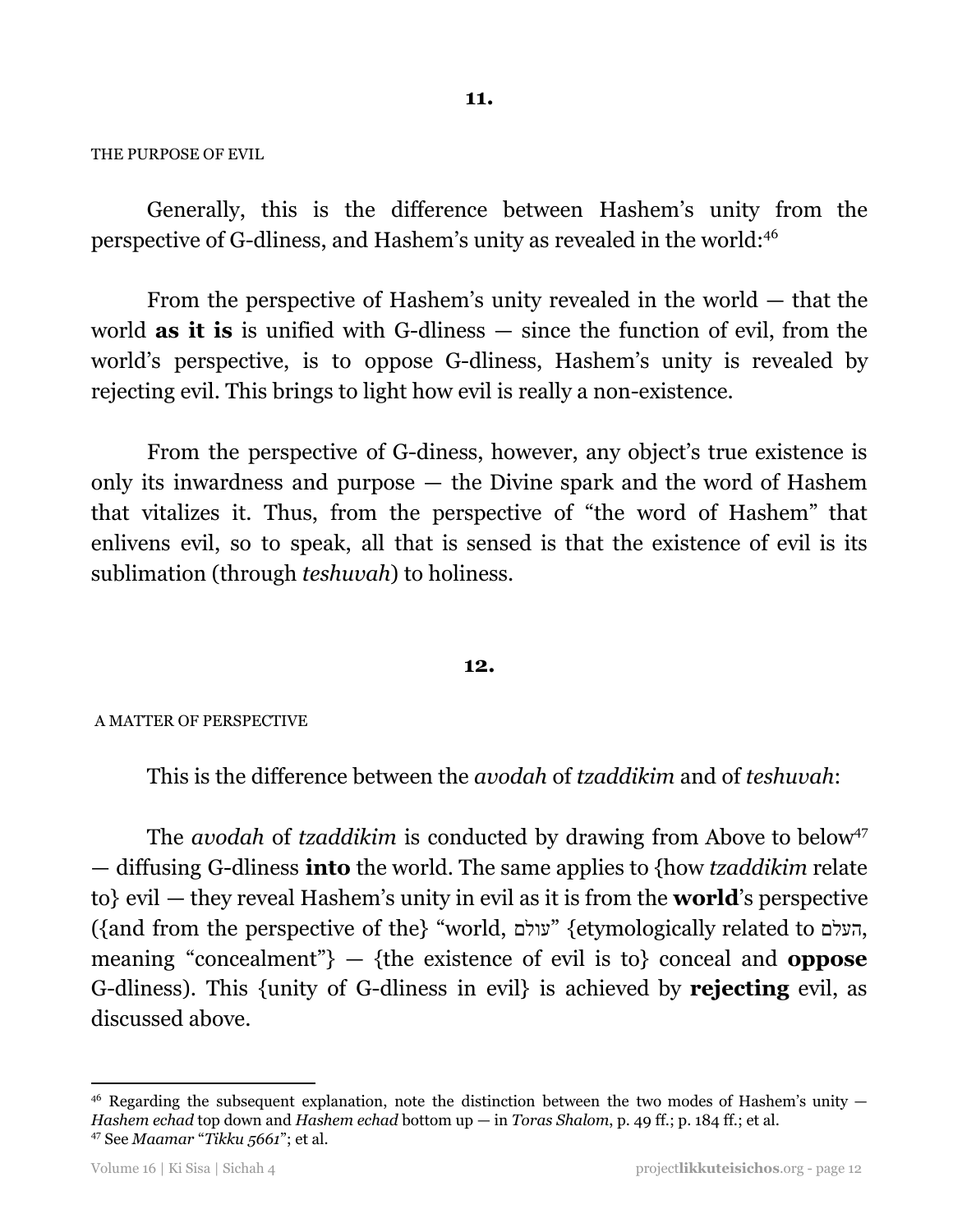The *avodah* of a *baal teshuvah* {in contrast,} is conducted by elevating from below to Above — **withdrawing** from the world. From this perspective, what is felt is the way things are from the perspective of "Above." The same applies to {how a *baal teshuvah* relates to} evil — he recognizes the deeper meaning and purpose of evil, {as it is from the perspective of} it's "Hashem's word" which is unified with Hashem {and brings evil into existence, for the purpose of elevating it to holiness}. Therefore, a *baal teshuvah* (through his *teshuvah*) can elevate the (spark embedded within the) evil to holiness.

## **13.**

## THE SIN ORIGINATED AT MT. SINAI

This will help us understand the teaching of our Sages<sup>48</sup> that the sin of the Golden Calf was a consequence of the Jews, at the **Giving of the Torah**, having beheld the face of the ox in the **Merkavah**.<sup>49</sup> This is puzzling in the extreme: While it is true that the sin of the Golden Calf "was a Royal decree" (as elaborated above), why and how could {such a sublime experience as} seeing (the face of the ox in) the *Merkavah* at the **Giving of the Torah** result in such a sin?

But based on the above discussion  $-$  that the purpose of the sin of the Golden Calf was to bring the Jews to the advantage of *teshuvah* — this is understandable, since the Jews' *avodah* of *teshuvah* was a **continuation** of the revelation at the Giving of the Torah:

At the time of the Giving of the Torah, Hashem's unity was revealed as a result of the revelation from "Above." The *teshuvah* of the Jews for the sin of the Golden Calf (and the "Royal decree") enabled this unity to also become revealed within the world below, even in the realm of sorcery which derive from the three totally impure *kelipos*.

<sup>48</sup> *Midrash Tanchuma*, "*Ki Sisa*," sec. 21; *Shemos Rabbah*, ch. 42, sec. 5.

<sup>49</sup> {The divine "chariot" from *Yechezkeil's* vision, which contained four "faces" — human, lion, ox, and eagle representing the spiritual infrastructure of Creation.}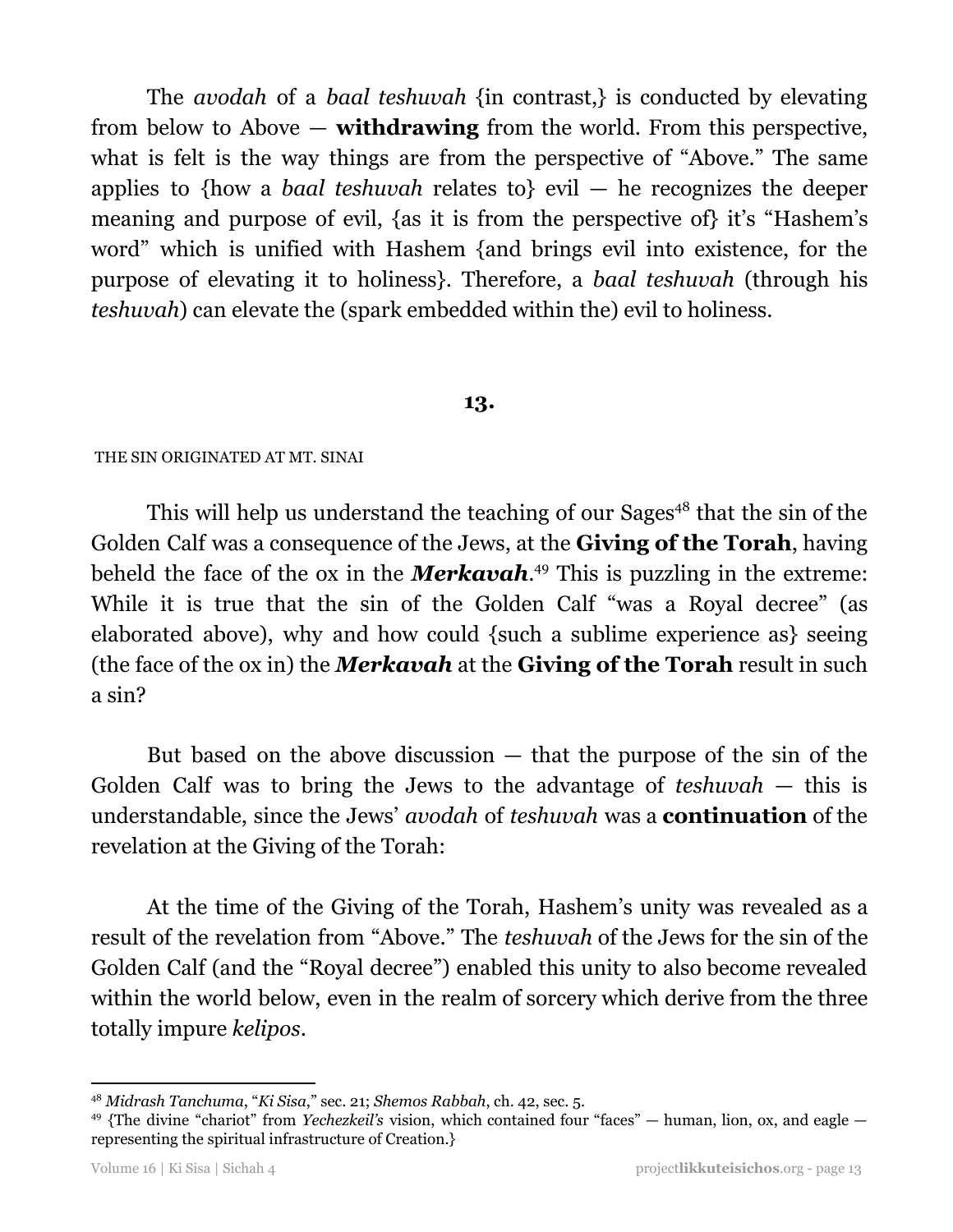## RECTIFYING THE HIGHEST THROUGH THE LOWEST

The elevation of the sparks within the **lowest** manifestation of evil through the *teshuvah* for the sin of the Golden Calf was expressed through the members of the mixed multitude who worshiped the Golden Calf who remained alive, and (also) did *teshuvah*.

The mixed multitude — who "became corrupt and corrupted others," and are considered instigators and inciters, about whom the Torah of truth says<sup>50</sup> that we do not try to exonerate by looking for mitigating considerations — stem from the three totally impure *kelipos*, which are completely evil, without a shred of good in them. Their *teshuvah* represents {the ultimate expression of} "intentional sins becoming merits" — transforming darkness into light.

This is the inner meaning of "(Go) ascend from here (you and the people whom you brought up from the land of Egypt)": The ascent is from "**from here**"  $-$  the elevation that resulted from the sin of the Golden Calf.<sup>51</sup> This elevation is evident in the fact that the mixed multitude were rectified and elevated to holiness, transformed from "**your** people" into "the people."

<sup>50</sup> *Sanhedrin* 29a; Rashi on *Bereishis* 3:14.

<sup>&</sup>lt;sup>51</sup> {The nuance the Rebbe is highlighting, "from here," doesn't just mean to depart and transcend the sin of the Golden Calf, but moreover, the ascent is "from  $-$  i.e., brought about through  $-$  here."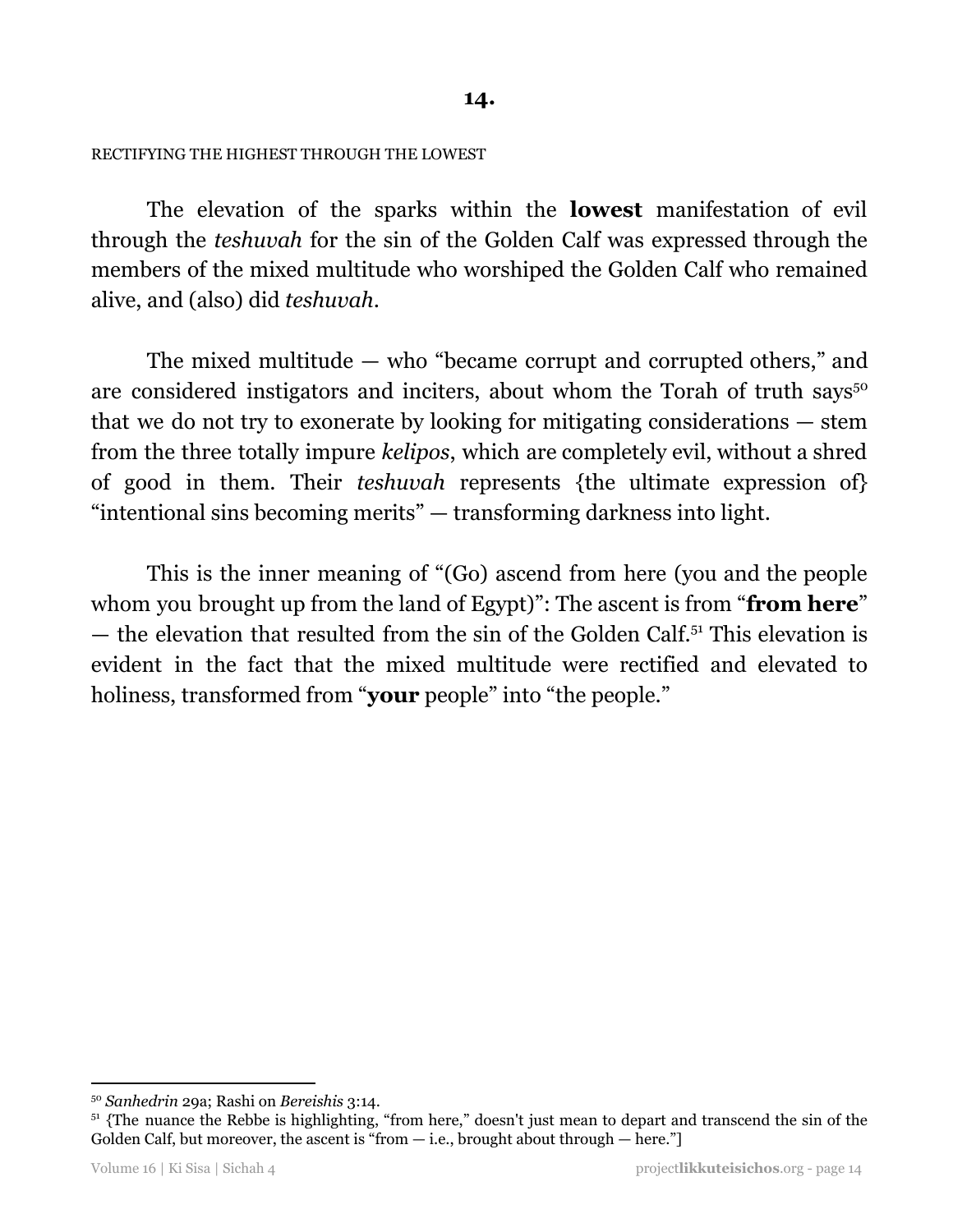#### SANCTIFIED BY AN OX

*Haftorahs* are usually thematically "similar to the *parshah*<sup>752</sup> – and this point is also evident in the *haftorah* of *parshas Ki Sisa*<sup>53</sup> — the incident of Eliyahu on Mt. Carmel:

Regarding the ox that was "offered for Baal," our Sages say<sup>54</sup> that it refused to be led {to the altar}, "saying to Eliyahu… the other one (Eliyahu's ox) is being offered for Hashem and Hashem's name is being sanctified through it, and I was selected {to be offered} for Baal, to anger my Creator." Eliyahu responded, "Just as the name of the Holy One is sanctified by the one {i.e., the ox} that is with me, so, too, is His name sanctified by you."

The simple meaning of this teaching: Just as Eliyahu's ox sanctified Hashem's name by the miracle that occurred when it was offered<sup>55</sup>  $$ demonstrating in **a revealed way** the legitimacy of Eliyahu's prophecy — the ox "selected for Baal" also sanctified Hashem's name when "there was no {Heavenly} voice and no answer"<sup>56</sup> when it was brought. This demonstrated the **falsehood** of Baal's prophets (and conversely, the truth of Hashem).

This is still not entirely clear: The wording of the *Midrash* — "**Just as** Hashem's name is sanctified by the one that is with me, **so, too,** is His name sanctified by you" — implies that the sanctification of Hashem's name achieved through both oxen was equivalent. Seemingly, the sanctification of Hashem's name through Eliyahu's ox, occurred through and with the actual ox. Hashem's truth was revealed **though** the ox being accepted and consumed miraculously as a sacrifice. In contrast, the sanctification "of Hashem's name" by the ox "selected

<sup>52</sup> *Tur* and *Shulchan Aruch*, "*Orach Chaim*," beg. of sec. 284; *Alter Rebbe's Shulchan Aruch*, beg. of sec. 284 (and end of sec. 283).

<sup>53</sup> *Melachim I* 18:20 and on.

<sup>54</sup> *Bamidbar Rabbah*, ch. 23, sec. 9; *Yalkut Shimoni* on *Melachim* I, *Remez* 214; cited in *Radak* (and Rashi), *Melachim* I 18:26.

<sup>55</sup> {That fire came down from Heaven and consumed it.}

<sup>56</sup> *Melachim I* 18:26, 29.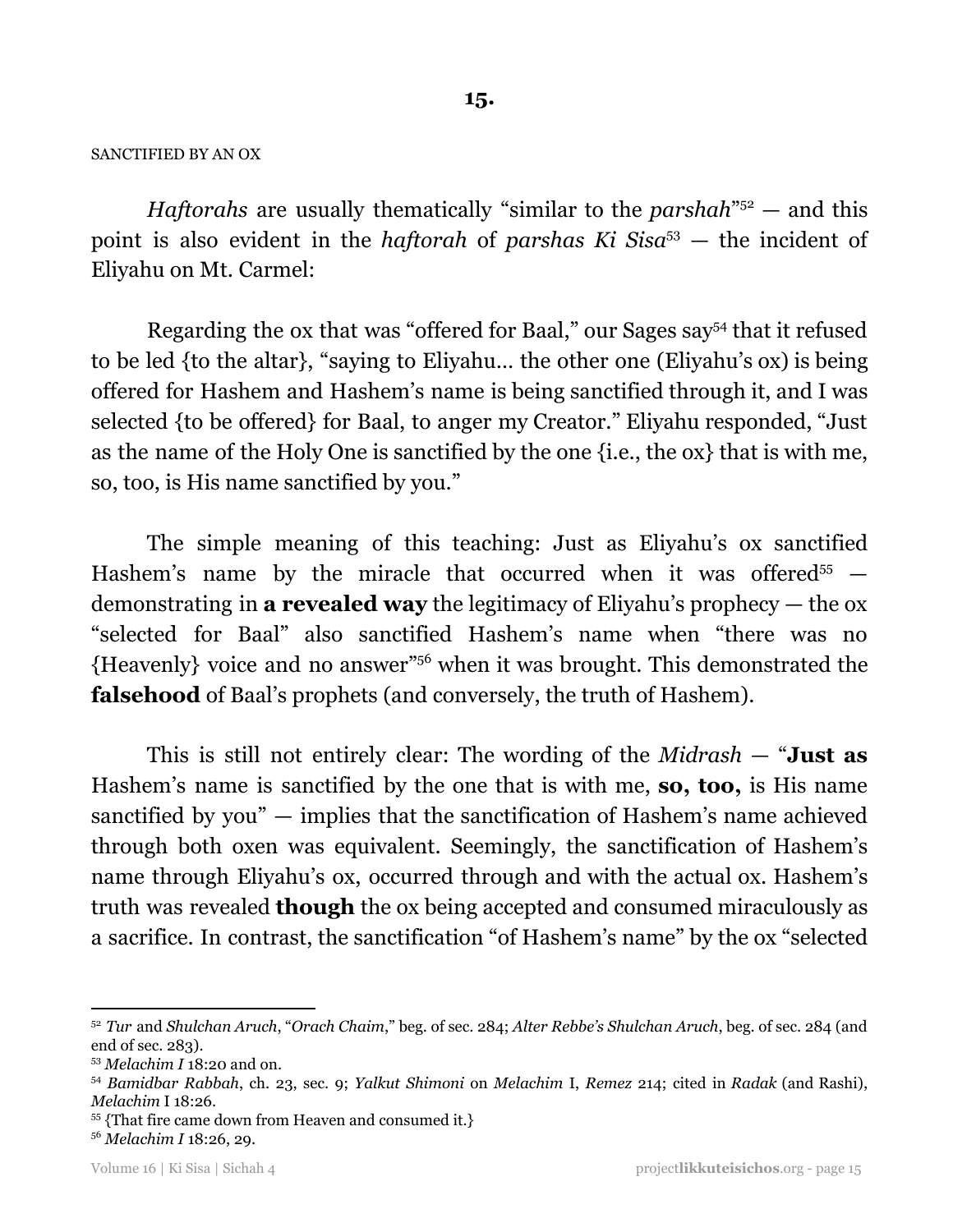for Baal" was achieved passively — **not** being consumed as a sacrifice demonstrated that Baal was **not** legitimate.

The explanation: Through Eliyahu's *avodah* (and his achievement — that the Jews did *teshuvah*), Hashem's unity was **revealed** below ({as highlighted by the resulting declaration of the Jewish people} "Hashem is the L-rd"<sup>57</sup>) as it is from the perspective of "Above." And since from the perspective of "Above," the "word of Hashem," the inner purpose and purpose of (everything in) the world is uncovered, therefore, Eliyahu said, "**Just as** Hashem's name is sanctified by the one that is with me, **so, too** is His name sanctified by you" — the **same** unity. [For through *teshuvah*, the inner purpose of the ox brought for the sake of Baal was revealed — the (spark within the) ox was elevated to holiness.]

## **16.**

## PRACTICAL LESSON

This also leads us to a practical lesson: There are those who engage only in affairs that are holy from the outset — professing that this is the way to sanctify "Hashem's name."

But when it comes to deterring someone from sinning, such a person does nothing about it. But as the Alter Rebbe explains,<sup>58</sup> every transgression stands in utter opposition to the Supernal will and is comparable to the prohibition of idol worship. Yet, he protests, saying that he doesn't want any involvement with an "ox of idolatry."

In response, we say: "Just as Hashem's name is sanctified by the one that is **with me**<sup>59</sup> so, too, it is sanctified by you."<sup>60</sup> Hashem's unity becomes revealed specifically when we "take the precious out of the **vile**,"<sup>61</sup> by inspiring

 $60$  {I.e., the transformation of sinners.}

*<sup>57</sup> Melachim I* 18:39.

<sup>58</sup> *Tanya*, ch. 24.

<sup>59</sup> {I.e., the righteous.}

<sup>61</sup> *Yirmiyahu* 15:19; see *Bava Metzia* 85a.